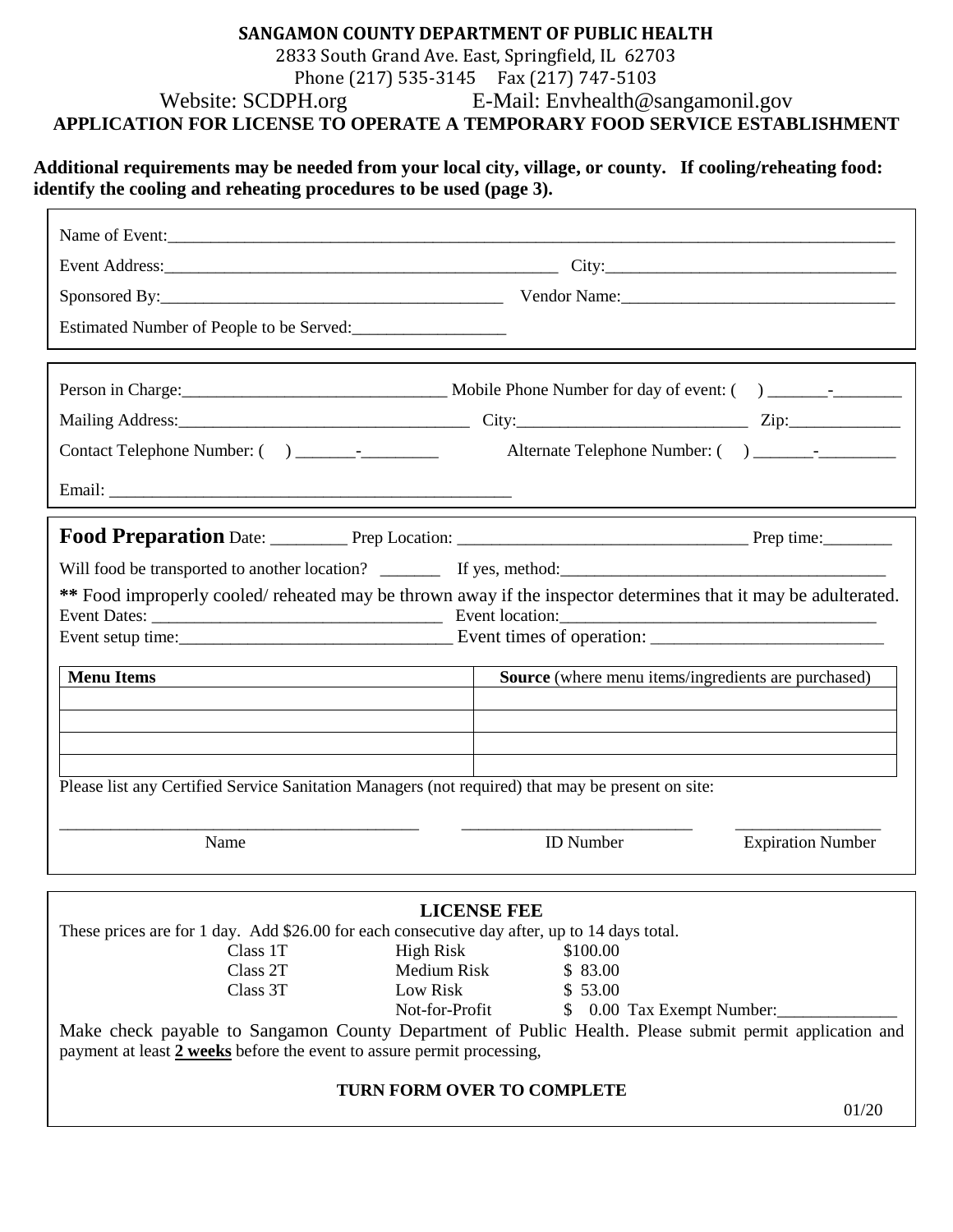# **Temporary Food Event- Checklist for Safe Food Handling**

## **DIRTY EQUIPMENT**

- □ Three pans will be provided (or a three compartment sink) to **wash**, **rinse**, and **sanitize** food handling utensils. Utensils will be air dried. Type of sanitizer to be used: Verified with test strips.
- $\Box$  A bucket/spray bottles containing sanitizer solution will be provided to clean food preparation counters.
- □ All food preparation, cooking, service, and grills will be under a tent or roof. Provide fans (to provide an air curtain) or screens to reduce pest activity.

## **EMPLOYEE HYGIENE**

- $\Box$  Hand washing facilities A hand washing station as illustrated or a sink (not in a restroom) will be provided. Either must be within 20 feet of the place where food is being handled. Either must have running water, soap in a dispenser, and paper towels. (Note: Portable water supply must have spigot to allow water to flow freely – no push buttons allowed).
- $\Box$  Gloves will be worn by all people handling ready-to-eat food.

## **TEMPERATURE ABUSE**

- □ Temperature Control: Cold food<**41 degrees** and hot food >**135 degrees** or more after cooking.
- $\Box$  Time Control: Once >41 or < 135, food must be sold or discarded after 4 hours
- □ A thermometer will be available for temperature checks.

## **COOKING/ REHEATING**

- $\Box$  Raw plant food cook 135F, raw fish/ pork cook to 145F, raw beef cook to 155F, raw chicken/turkey/reheat cook to 165F
- $\Box$  Review the reheating and cooling procedures

## **FOOD SOURCE**

- $\Box$  Food will only be prepared on-site. There will be no home preparation of food.
- □ Off-site location approved in advance of the event by the SCDPH.

### SCDPH APPROVAL:\_\_\_\_\_\_\_\_\_\_\_\_\_\_\_\_\_\_\_\_\_\_\_\_\_\_\_\_\_\_\_\_\_

I have read the checklist above for safe food handling and agree to implement these practices at the temporary event. If I am not responsible for food handling at the event, I will provide this checklist to the person who is responsible for food handling and will make sure they agree to abide by these practices. If you have questions, or the event is cancelled, call SCDPH (217-535-3145) between 8:00 a.m. – 4:30 p.m. Monday – Friday. After those hours, call the Sangamon County Sheriff's Department non-emergency number (217-753-6666) and ask the dispatcher to contact the County Health Department.

SIGNATURE\_\_\_\_\_\_\_\_\_\_\_\_\_\_\_\_\_\_\_\_\_\_\_\_\_\_\_\_\_\_ DATE\_\_\_\_\_\_\_\_\_\_\_\_\_\_\_\_\_\_\_\_\_\_

# <u>PRINTED NAME</u>

| <b>Inspection Date</b> |  |
|------------------------|--|

 $\frac{1}{\sqrt{2\pi}}$ Approval Date



**Approximately 5 Gallons of Water** 

\_\_\_\_\_/\_\_\_\_\_/\_\_\_\_\_\_ \_\_\_\_\_\_\_\_\_\_\_\_\_\_\_\_\_\_\_\_\_\_\_\_\_\_\_\_\_\_\_\_\_\_ Director of Approving Authority